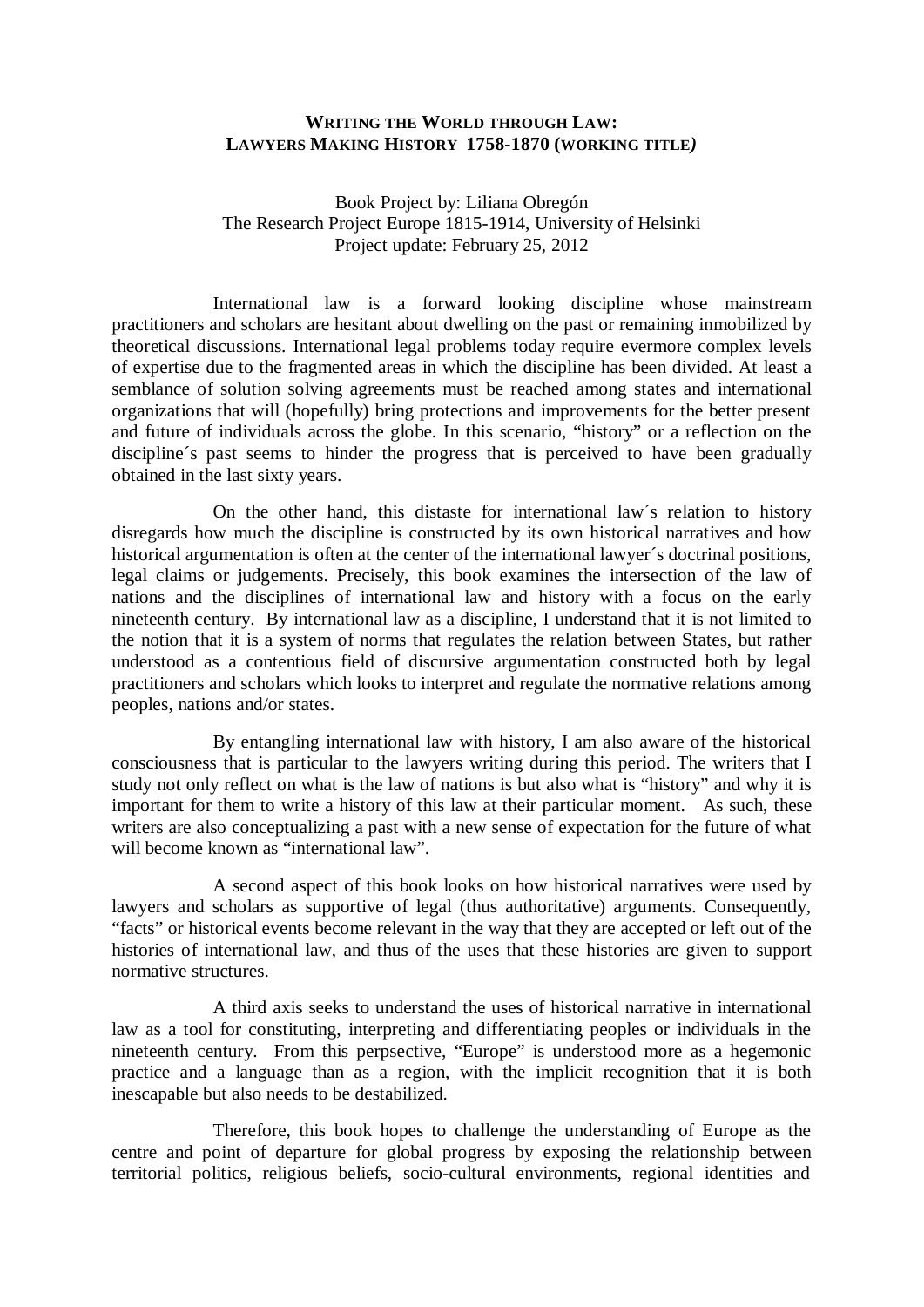transnational ideas of law in eighteenth and early nineteenth century histories. I begin with a history of law, arts and sciences published in 1758 by Antoine Yves Goguet, a Parlement of Paris magistrate of the Ancien Régime. Goguet´s theory of legal evolution was taken seriously by many prominent thinkers of the first half of the  $19<sup>th</sup>$  century. The second chapter looks at the history written by Robert Ward, a British lawyer terrified of the French revolution´s consequences. He wrote a history of the law of nations that proposed a European law as the only possible normative relation among Christian nations. The third chapter is placed in the middle of the  $19<sup>th</sup>$  century, when Henry Wheaton, a U.S. diplomat presented a history of the law of nations that included the United States as an equal member in 'the community of civilized nations.' The fourth chapter looks at the work and life of François Laurent a law professor in the newly indepedent Kingdom of Belgium who began publishing his eighteen volume series on the history of the law of nations and international relations in 1850. The unity of mankind for Laurent, an anti-socialist, anti-clerical Protestant liberal, was founded on a religious faith in opposition to the role of the Roman Catholic church. Seven of his eighteen volumes directly addressed the history of the Catholic church and its relation to the state and international relations. The fifth chapter looks at the historical work of the Argentine lawyer Carlos Calvo and the Spanish lawyer Rafael Maria de Labra Cadrana. Calvo published an eleven-volume collection of treaties and other documents on the 'revolution of Latin America' beginning with the legitimation of the Spanish conquest (1493), passing through the recognition of independence, and ending with the contemporary independent statehood of the former colonies. Calvo sought to demonstrate that there was a long standing tradition of international law in the region so as to give the new states equal standing before the European nations. Labra, born in Cuba of Spanish parents, wrote more than forty articles and books on the colonial question for Europe, with particular interest in Spain and its colonial past and present. Finally, the book ends with the story of Augusto Pierantoni, whose histories of international law in Italy (1869) and in the nineteenth century (1876) were written in the context of the Italian resurgimento and the institutionalization of international law.

With my research, I demonstrate that there was no homogeneous notion of "Europe" in the burgeoning histories written during this period and to confirm the ERERE project's vision of the  $19<sup>th</sup>$  century as lived in terms of a series of geopolitical, legal, economic, social, cultural and religious tensions by its actors in the transitions from monarchical towards parliamentary rule, from informal to formal empire.